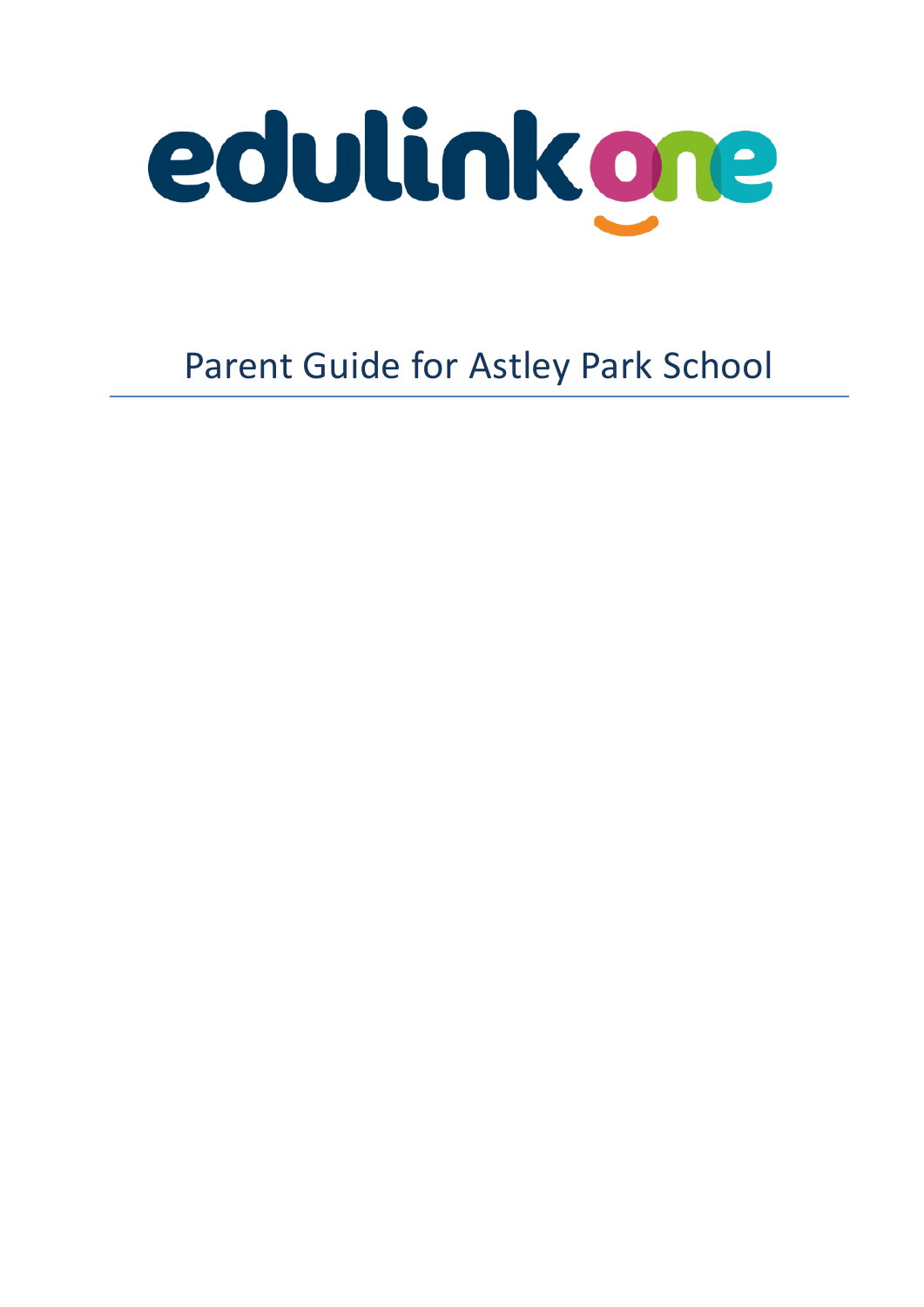# **A Parents' Guide to Getting Started with "Edulink One"**

There are two ways to use Edulink One: through a web browser like Google Chrome or through an app you can download to use on your mobile device. The Edulink One app is available for iOS and Android devices.

## **Web Browser Instructions**

This is your school's individual login link if you use a browser to log in.

Start by going to <https://www.edulinkone.com/#!/login?code=astleypark>



After clicking the link this will take you straight to the Edulink One login page for your school.

Here you will just need to enter your **username** and **password** to login. This will have been sent you by email.

**If you forget your username or password, please contact** bst@astleypark.lancs.sch.uk

If you don't use the school's direct link above as, just visi[t https://www.edulinkone.com/](https://www.edulinkone.com/) then you will see the screen to the right, which requests your school ID as well as your username and password.

#### The **SCHOOL ID** is **astleypark**

Your **username** and **password** which will have been sent out to you from the school.

Once you have filled in all three boxes with your login details, click **LOG IN** to get started.

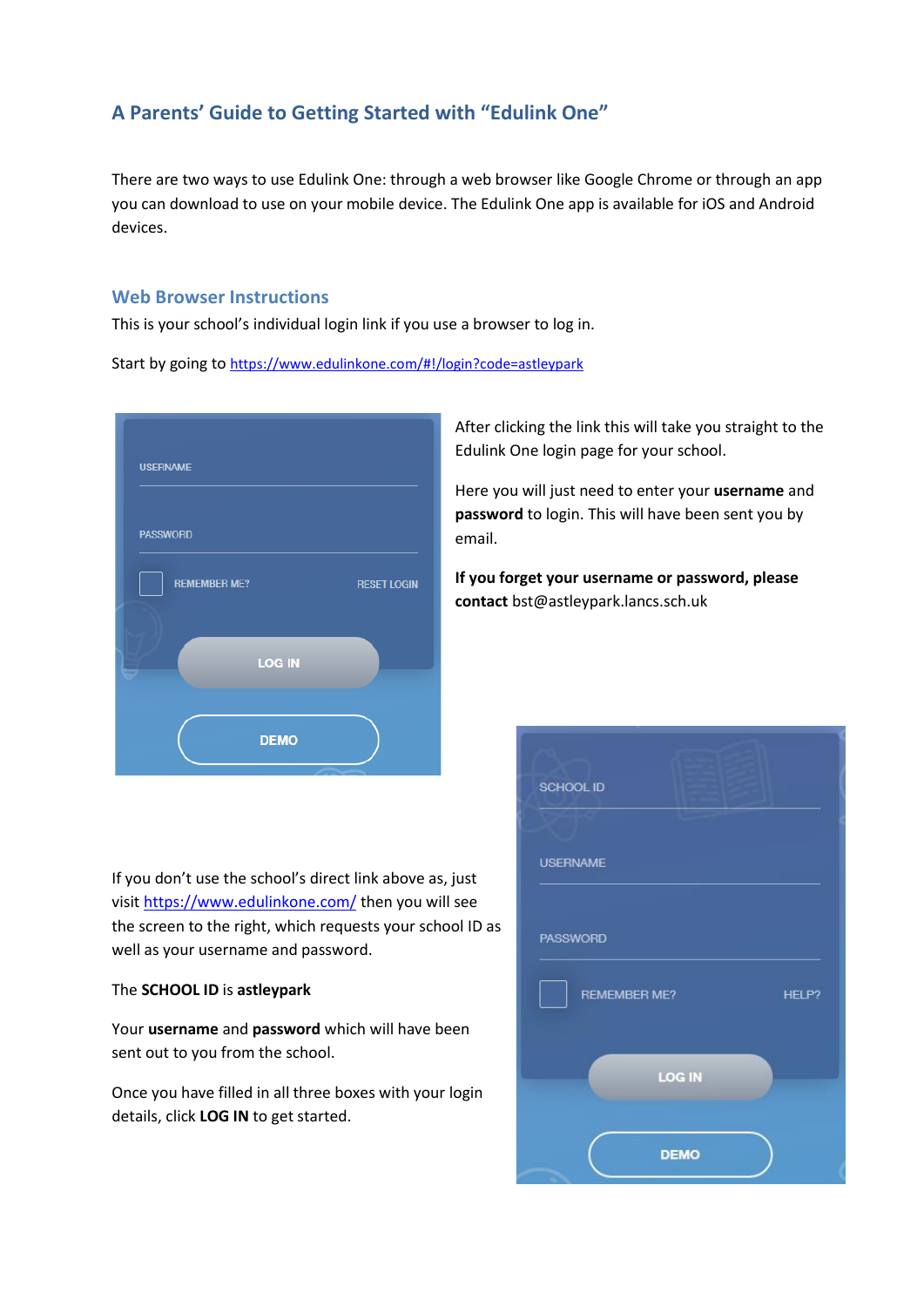# **Downloading and Using the App**

The Edulink One app is available for iOS and Android devices. You can download from these links or search in the App or Play stores.

#### **Apple App Store**

<https://itunes.apple.com/gb/app/edulink-one/id1188809029?mt=8&ign-mpt=uo%3D4>

### **Android Google Play**

<https://play.google.com/store/apps/details?id=com.overnetdata.edulinkone&hl=en>



If you are using the mobile app you will see the screen to the left.

#### The **SCHOOL ID** is **astleypark**

Followed by your **USERNAME** & **PASSWORD** which will have been sent out to you from the school.

Once you have filled in all three boxes with your login details, click **LOG IN** to get started.

**If you forget your username or password, please contact the school.**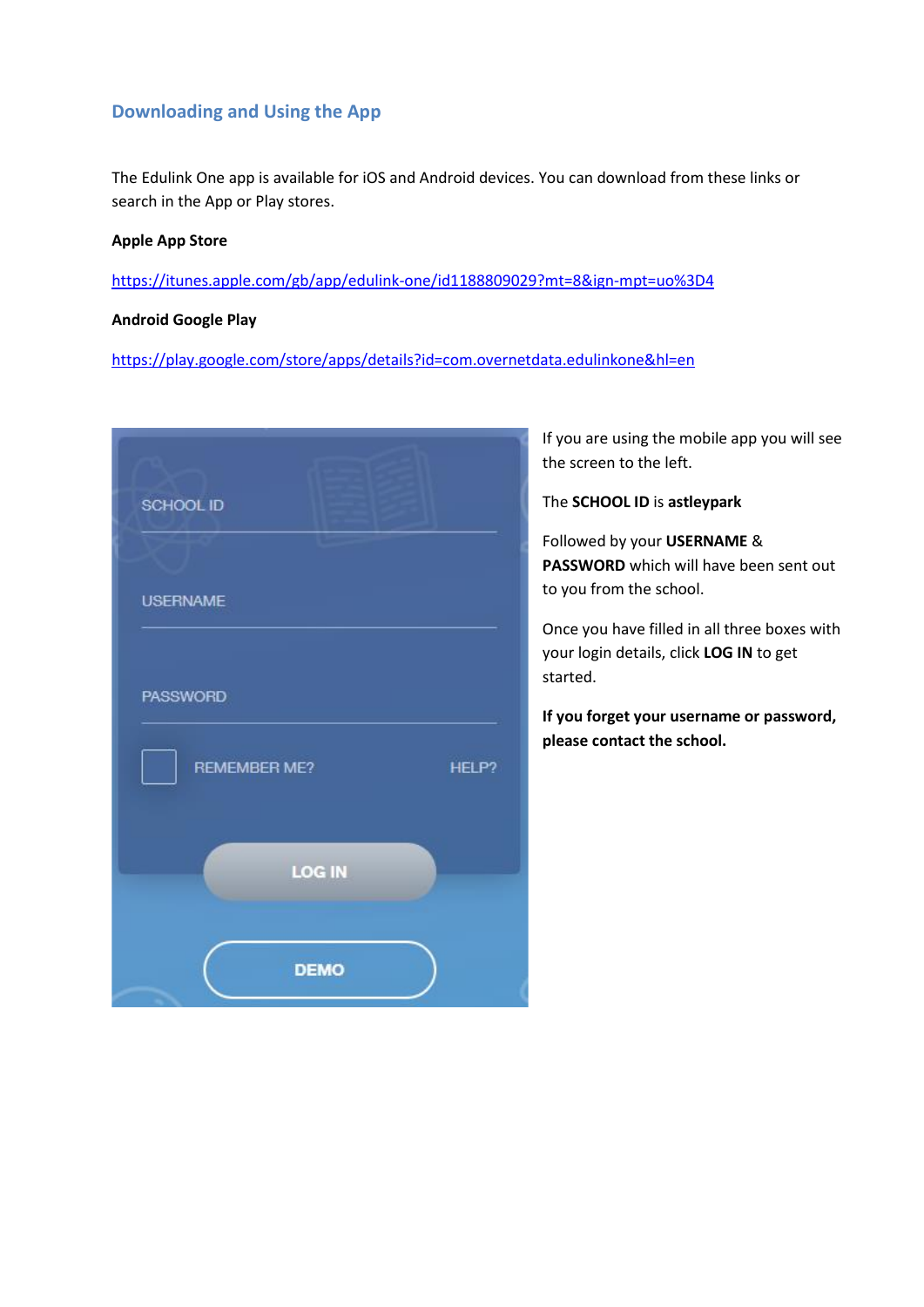## **Main Screen**

Once logged in you will see the main screen in Edulink One, where you will be able to navigate through the different sections of Edulink One to view a selection of information about your child/children.

Please see an example of the main screen. The various options may vary between schools.

If you have more than one student in school, it's easy to switch between each one. Just select which would like to view in the top right-hand corner.



know if you have any unread messages from the school.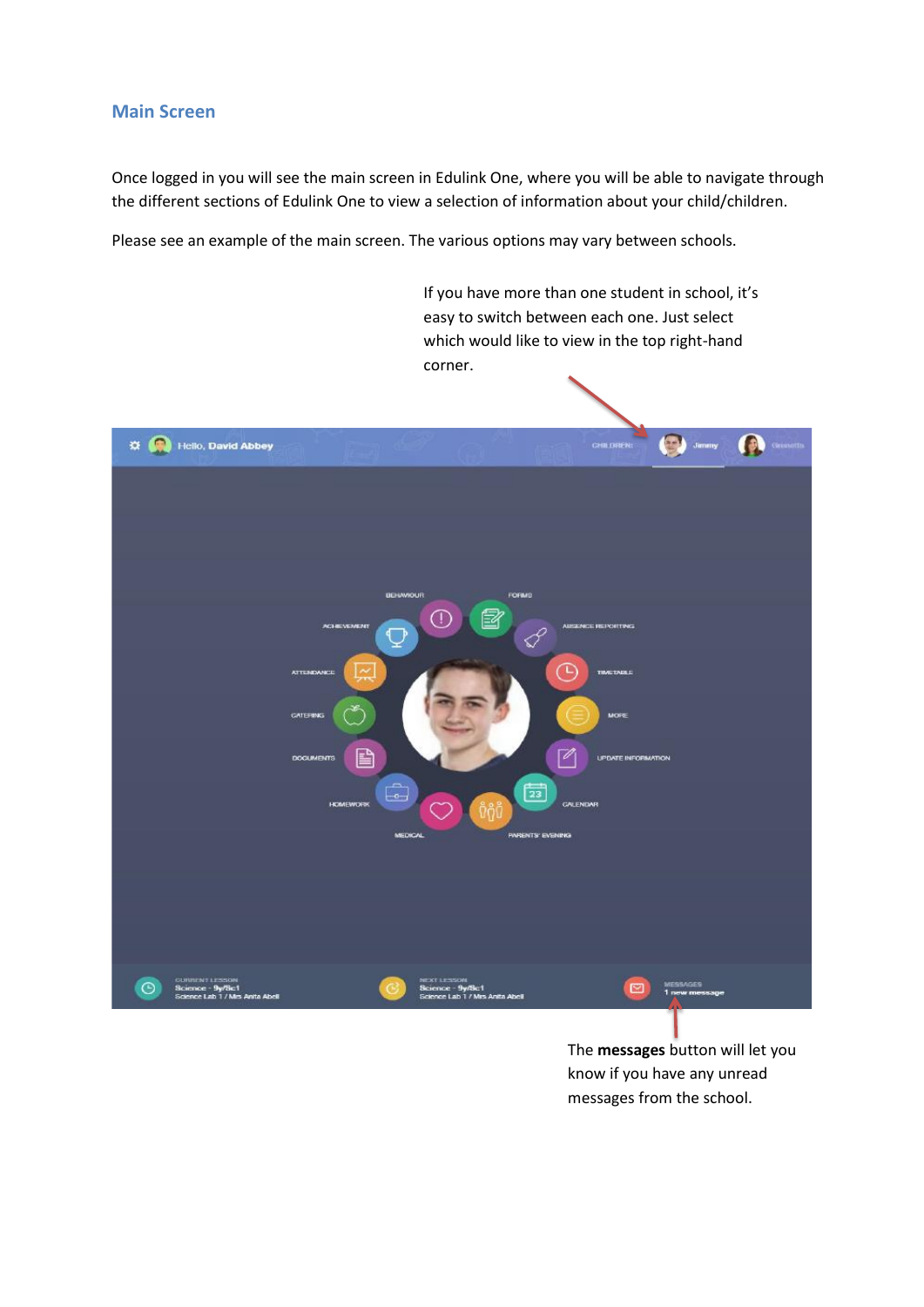## **Documents**



In this section you will find all the individual reports related to your child.

This includes profile reports and progress checks. Historical reports from previous years will be stored here and will be available for you to download in PDF format whenever you choose.

| File Name:                                                  |                  | Type # | Date #        | Download |
|-------------------------------------------------------------|------------------|--------|---------------|----------|
| R.<br>Demo_example_document.pdf School Report - Jimmy Abbey | General Document |        | 13 March 2013 |          |
| Demo_example_document.pdf Individual Behaviour Report       | General Document |        | 8 March 2013  |          |
|                                                             |                  |        |               |          |
|                                                             |                  |        |               |          |

# **Medical Info**



This section contains medical information which you have supplied to the school regarding your child. Details on medical conditions, medical notes, medical practices, and medical events such as appointments can all be viewed here. Allergy lists and other attachments are able to be downloaded in PDF format.

| Emergency Consent:           |                   |                                                                               |                                                                                 |
|------------------------------|-------------------|-------------------------------------------------------------------------------|---------------------------------------------------------------------------------|
| <b>Dietary Needs</b>         |                   |                                                                               |                                                                                 |
| No nuts of any type/quantity |                   |                                                                               |                                                                                 |
| <b>Medical Conditions</b>    |                   |                                                                               |                                                                                 |
| <b>Description</b>           | Summary           | Attachments & notes                                                           |                                                                                 |
| Anaphylaxis                  | list of allergies | Allergy list.pdf                                                              |                                                                                 |
|                              | Epi-Pen Carrier   | Epi-pens are located in student's bag and at the main office medical cupboard |                                                                                 |
| <b>Medical Notes</b>         |                   |                                                                               |                                                                                 |
| Summary                      |                   | Last update                                                                   | Attachment / note                                                               |
| Scan of Epi-pen user guide   |                   | 2017-09-21                                                                    | Epi-pen_Guide.pdf                                                               |
| Epi-Pen location             |                   | 2017-09-21                                                                    | Epi-pens are located in students bag and at the main office<br>medical cupboard |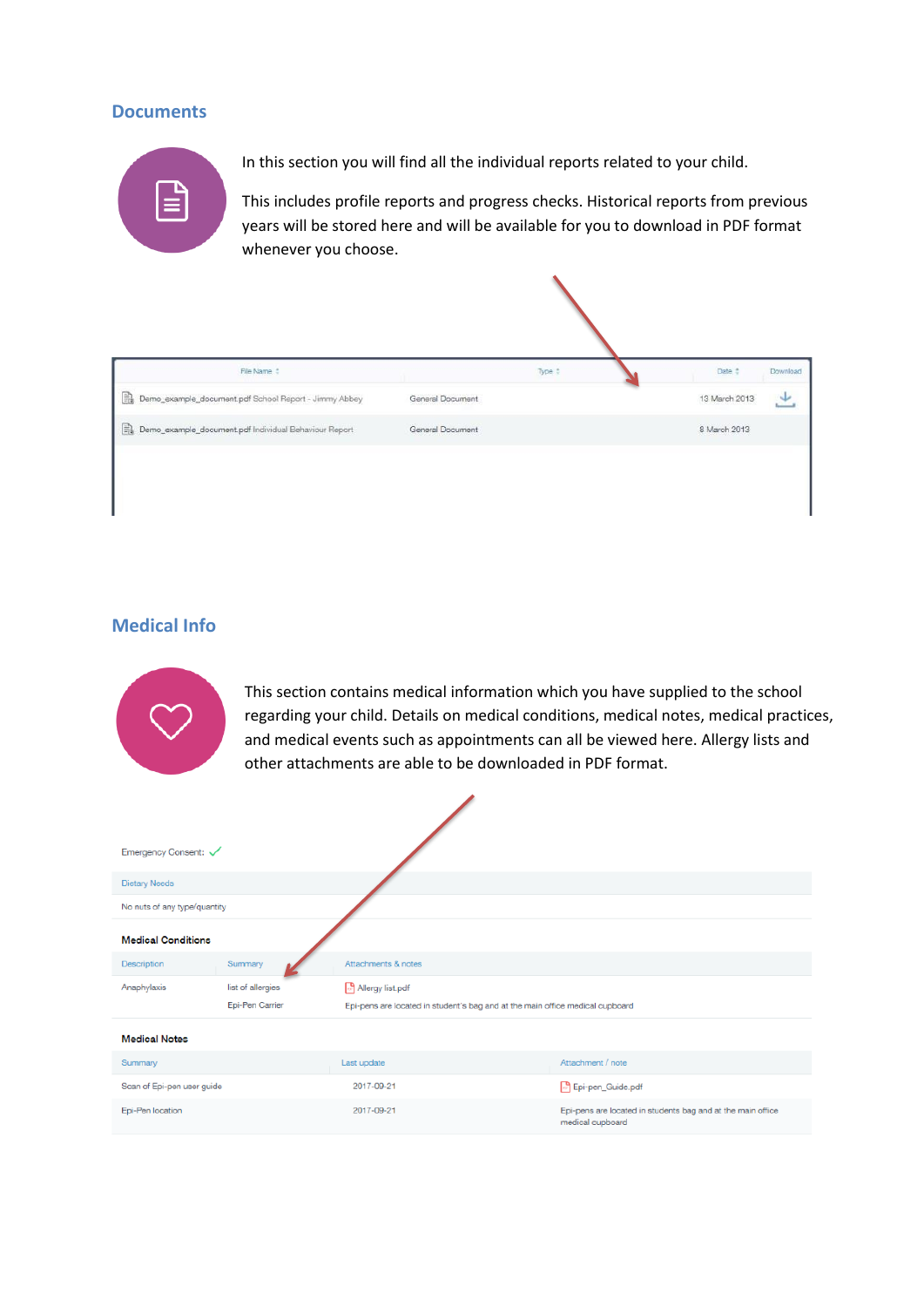# **Update Information**



This section shows you the contact information that the school has on record for yourself and your children.

Here you can review the contact information the school holds for you, but you will also be able to update this with any changes that may occur to this information. When updated information is submitted through Edulink One, this will be picked up by the designated personnel in school in charge of updating records. It will be checked by them and approved.

| This side allows you to<br>select whose details you<br>want to check / change. |                                   | This side allows you to read and edit the current<br>contact information for the selected person.                                                                                     |      |             |  |
|--------------------------------------------------------------------------------|-----------------------------------|---------------------------------------------------------------------------------------------------------------------------------------------------------------------------------------|------|-------------|--|
| <b>David Abbey</b>                                                             | <b>Contact Details</b><br>Emails  |                                                                                                                                                                                       |      |             |  |
| <b>Jimmy Abbey</b>                                                             | <b>Address</b>                    | Location                                                                                                                                                                              | Main | Primary     |  |
| Grenetta Abbey                                                                 | David@example.com                 | Home                                                                                                                                                                                  |      | t           |  |
|                                                                                | Telephones                        |                                                                                                                                                                                       |      |             |  |
|                                                                                | Number                            | Location                                                                                                                                                                              | Main | Primary     |  |
|                                                                                | 01000 100100                      | Home                                                                                                                                                                                  |      | 而           |  |
|                                                                                | Local Authority and with the DfE. | General Data Protection Regulation 2018: The school has a duty to protect this information<br>and to keep it up to date. The school maybe required to share some of the data with the |      | <b>SAVE</b> |  |

| <b>David Abbey</b>    | Family/Home<br>Family contacts                                                                                                                                                                                                            |               |                  |       |  |
|-----------------------|-------------------------------------------------------------------------------------------------------------------------------------------------------------------------------------------------------------------------------------------|---------------|------------------|-------|--|
|                       | Priority                                                                                                                                                                                                                                  | Name          | Relationship     | Phone |  |
| <b>Jimmy Abbey</b>    | 1                                                                                                                                                                                                                                         | David Abbey   | Father           |       |  |
| <b>Grenetta Abbey</b> | $\overline{2}$<br>Addresses                                                                                                                                                                                                               | Pip Americana | Mother           |       |  |
|                       | Addresses                                                                                                                                                                                                                                 |               |                  |       |  |
|                       |                                                                                                                                                                                                                                           | Location      | <b>Addresses</b> |       |  |
|                       | $\sim$<br>n n. n                                                                                                                                                                                                                          |               |                  |       |  |
|                       | General Data Protection Regulation 2018: The school has a duty to protect this information<br><b>SAVE</b><br>and to keep it up to date. The school maybe required to share some of the data with the<br>Local Authority and with the DfE. |               |                  |       |  |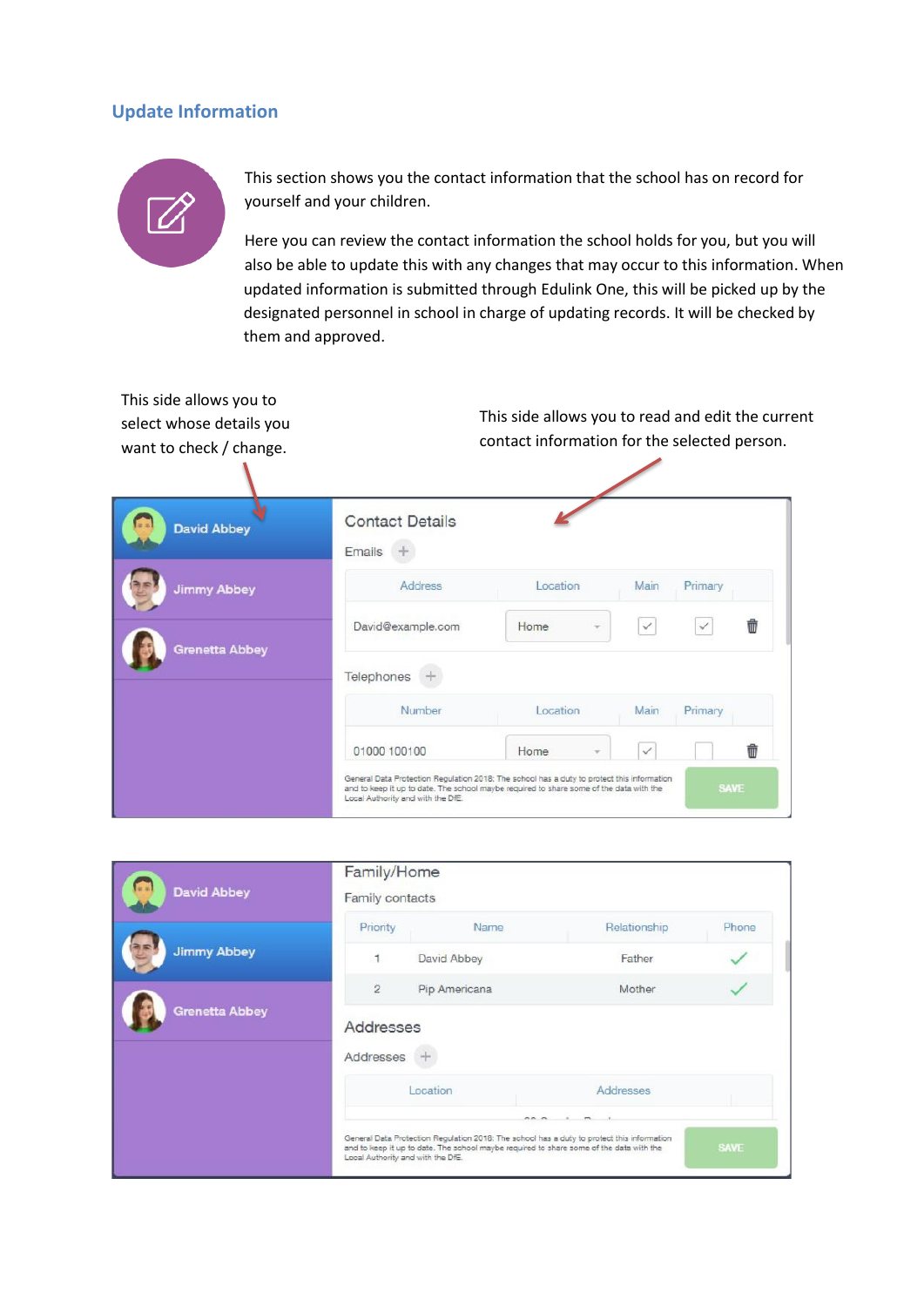# **Absence Reporting**



This feature allows you to send a direct message to the school's attendance officer to notify the school of your child's absence or upcoming absence. The example below shows how pick the time and date period for the absence request and the reason as to why the absence is occurring.



## **Links**



This section contains links to resources for students to use.

There are also links specific for parents.



Academy Uniform Policy











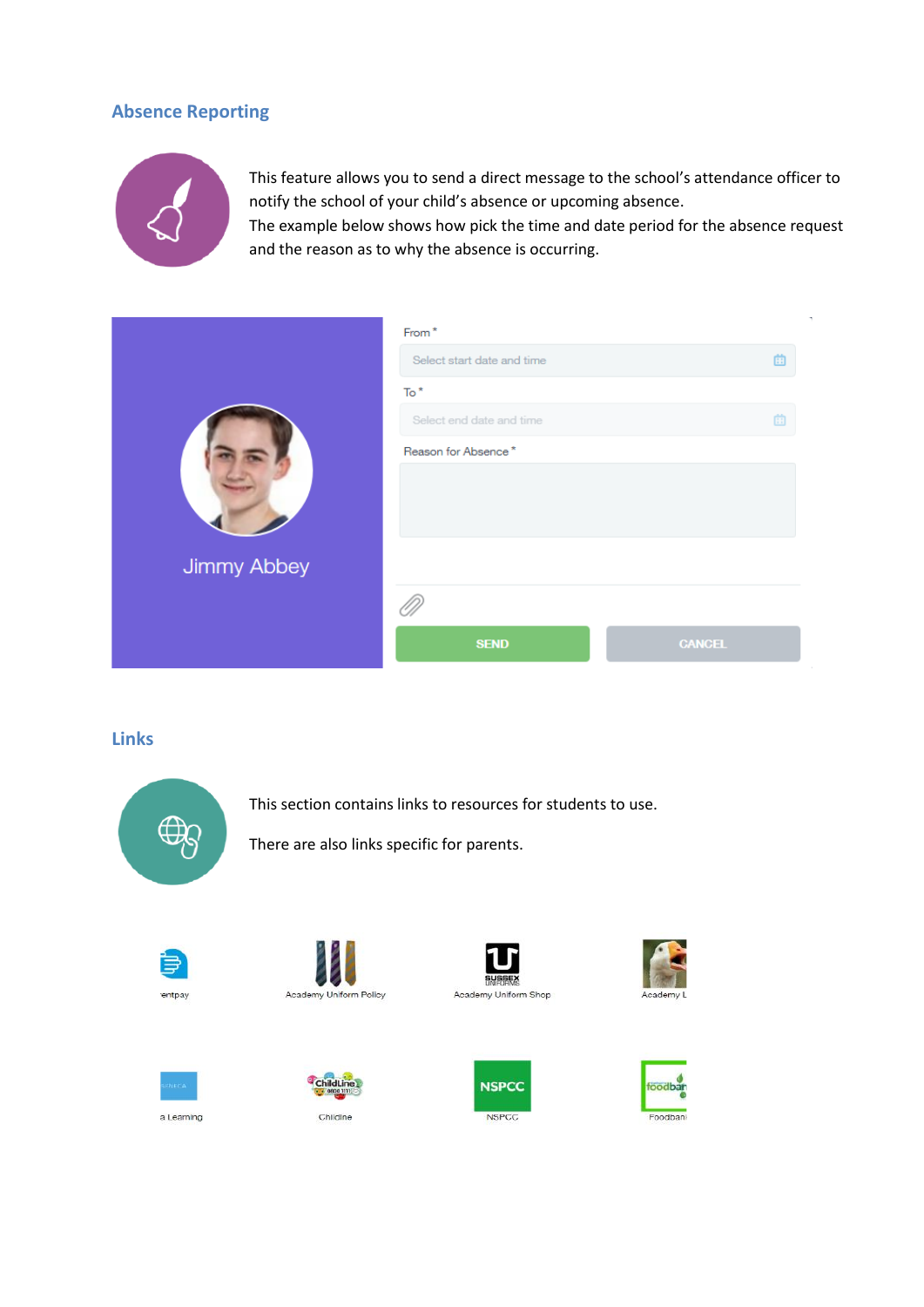## **Account Info**



Here you can view the current address details we have on file for your child, other information on your child's year group, house and tutor are also available.



| <b>Address</b><br>59 High Street, Bedford,<br>MK40 1RZ, United Kingdom | Post Code<br>MK40 1R7 |
|------------------------------------------------------------------------|-----------------------|
| Gender                                                                 | Year                  |
| Male                                                                   | Year 13               |
| Form Group                                                             | Form Tutor            |
| G                                                                      | Mr Martin Unwin       |
| Date Of Birth<br>17-04-1998                                            |                       |

## **Messages**



The message button can be found in the bottom right of the screen. Here you can read messages that have been sent through to you from staff at the school. You can reply back to messages here directly. You can also write and send messages to one or more teachers and your child's tutor.

In the example below, the received tab is where any messages sent to you from the school will be. You have the option to read and reply from here. The sent box will store messages you've sent through previously.

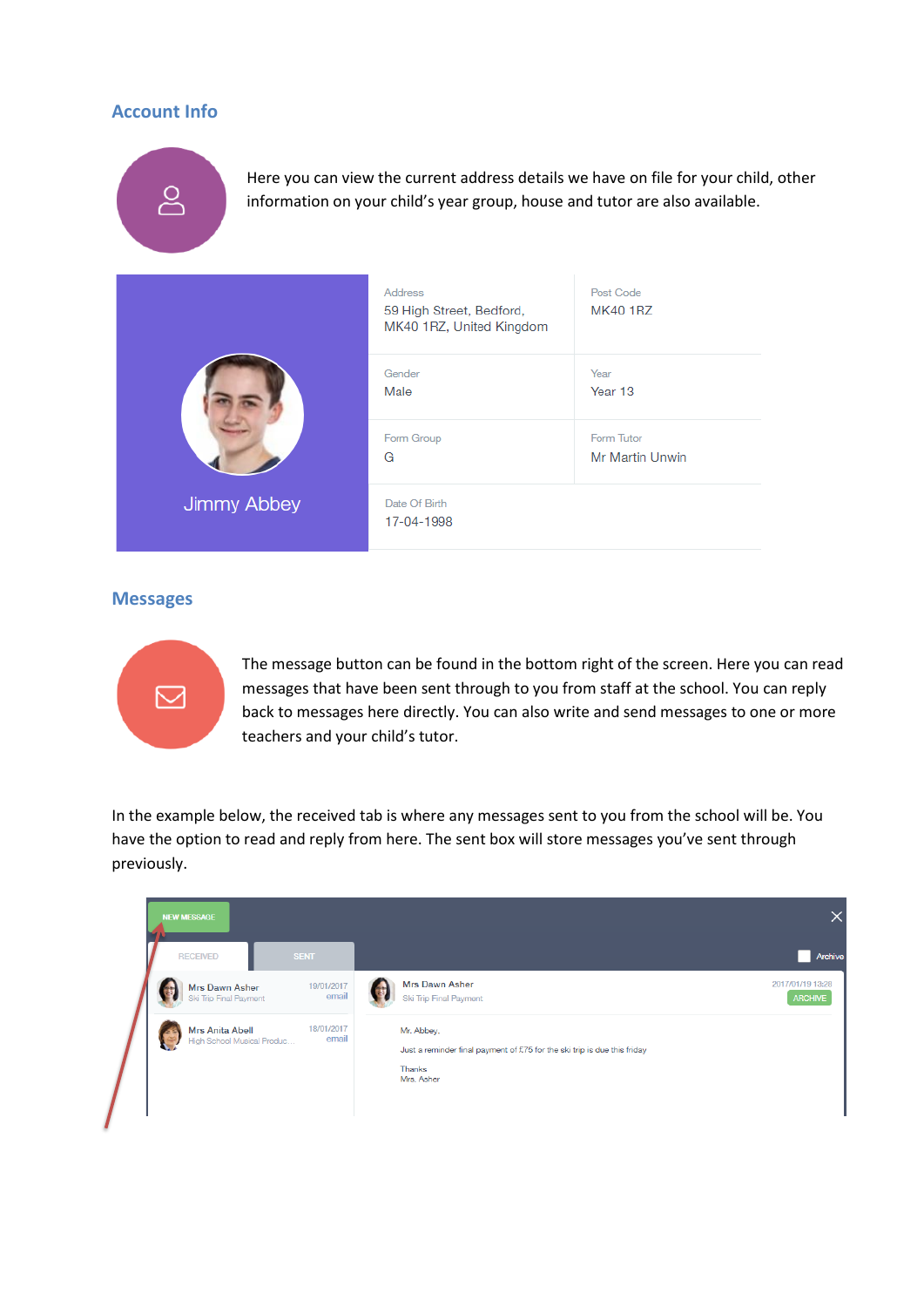#### Sending a new message

To begin sending a new message you will need to click the green **new message** button as shown in the picture above.

Next you will have to select your child/children.

Once selected click the next step button.



Next, chose the person to send your message to. As you can see in the example below it is broken down into teachers and form tutors.

Depending on who you want to send to, you can pick from the relevant boxes. **The default option is to pre-select all teachers. Y**ou can see this below as each teacher has a green tick beside. This means if you send a message now, it would go to all the selected teachers. To deselect specific teachers just click on the green tick or unselect all using the smaller black tick. Click next when done.

|              |                          |                                              | <b>SELECT RECIPIENTS</b>  |                         | X                         |
|--------------|--------------------------|----------------------------------------------|---------------------------|-------------------------|---------------------------|
| Deselect all | ₩<br>Teachers 94<br>(91) | b<br>≌<br>Form Tutors<br><b>Head of Year</b> | ≌<br><b>Head of House</b> |                         |                           |
|              | $\checkmark$             | <b>Recipient Name</b>                        | <b>Recipient Type</b>     | <b>Status</b>           | <b>Related Learners</b>   |
|              |                          | Anita Abell<br>Abell@Hotmail.com             | Teacher                   |                         |                           |
|              |                          | Mary Anderson<br>MAnderson@ga.com            | Teacher                   |                         |                           |
|              |                          | Selina Andrews                               | Teacher                   |                         |                           |
|              | <b>PREVIOUS STEP</b>     | <b>NEXT STEP</b>                             |                           | email<br>$\gamma\gamma$ | <b>UNDELIVERABLE LIST</b> |